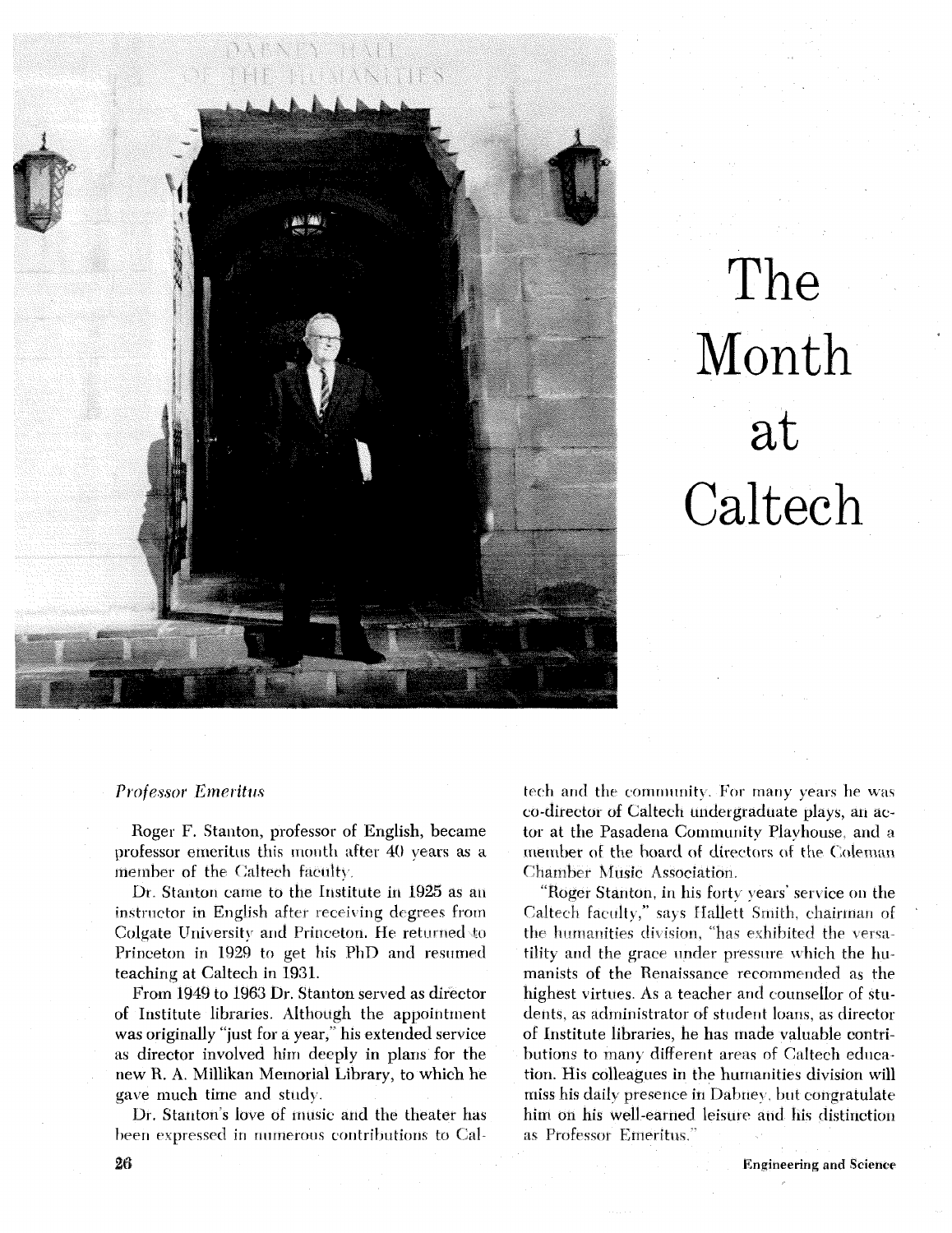# And Social Sciences

The *Division* of the *Humanities* and Social Sciences became the official title of the division of humanities on January 10 when Caltech's board of trustees approved the name change voted by the facult) at their December 6 meeting.

The division, which is offering undergraduate degrees this year for the first time in the Institute's 74-year history, proposed the new name in order to more accurately describe the fields it covers.

#### **Honorary Doctorate**

Max Delbruck, Caltech professor of biology, received an honorary doctorate from the University of Copenhagen on November 25 at the commemoration of Neils Bohr's 80th birthday anniversary. Four other former associates of Dr. Bohr were honored at the ceremonies.

Dr. Delbruck's citation acknowledged "the great significance your researches have had for the development of modem virology," and the "new and deeper meaning to virus research, first and foremost through the development of precise quantitative methods."

A photograph ot the occasion (below) was obtained by Morens Westergaard, Gosney Research Fellow in Biology at Caltech last year and now at the Carlsberg Laboratory in Copenhagen. It was sent to Dr. Delbruck with the following caption:

'Professor Max Delbrnck of Caltech, known as



King Frederik of Denmark congratulates Max Delbruck on his award at ceremonies in Copenhagen. **January 1966 27** 



King Gustav Adolf of Sweden presents the Nobel award to R. P. Feynman at ceremonies in Stockholm.

a staunch anti-royalist, yesterday refused to shake hands with His Majesty King Frederik the Ninth of Denmark at a reception at the Copenhagen Uni versity. The distinguished scholar ostentatiously kept both hands behind his back, ignoring the friendly, outstretched hand of the king. Embarrassment and sadness are reflected in the faces of Professors Heisenberg and Rosenfeld standing nearby ."

#### Feynman Dinner

The Caltech faculty honored its newest Nobel Prizewinner on January **7** with a dinner at the Athenaeum. Richard P. Feynman, Richard Chace Tolman Professor of Theoretical Physics at Caltech, who was co-winner of the 1965 prize in physics, had just returned from Sweden, where he received the award at ceremonies on December 10. **At** the faculty dinner he regaled his Caltech colleagues with an account of the perils and protocol that come along with a Nobel award.

## *Earthquake Study*

An extensive program of earthquake research, costing an estimated **\$137** million for a 10-year period, has been proposed by a panel of **14** prominent earth scientists.

The ad hoc committee, organized at the request of President Johnson by the Office of Science and Technology following the Alaskan quake of 1964, includes among its members George W. Housner, Caltech professor of civil engineering and applied *continued on page 30*